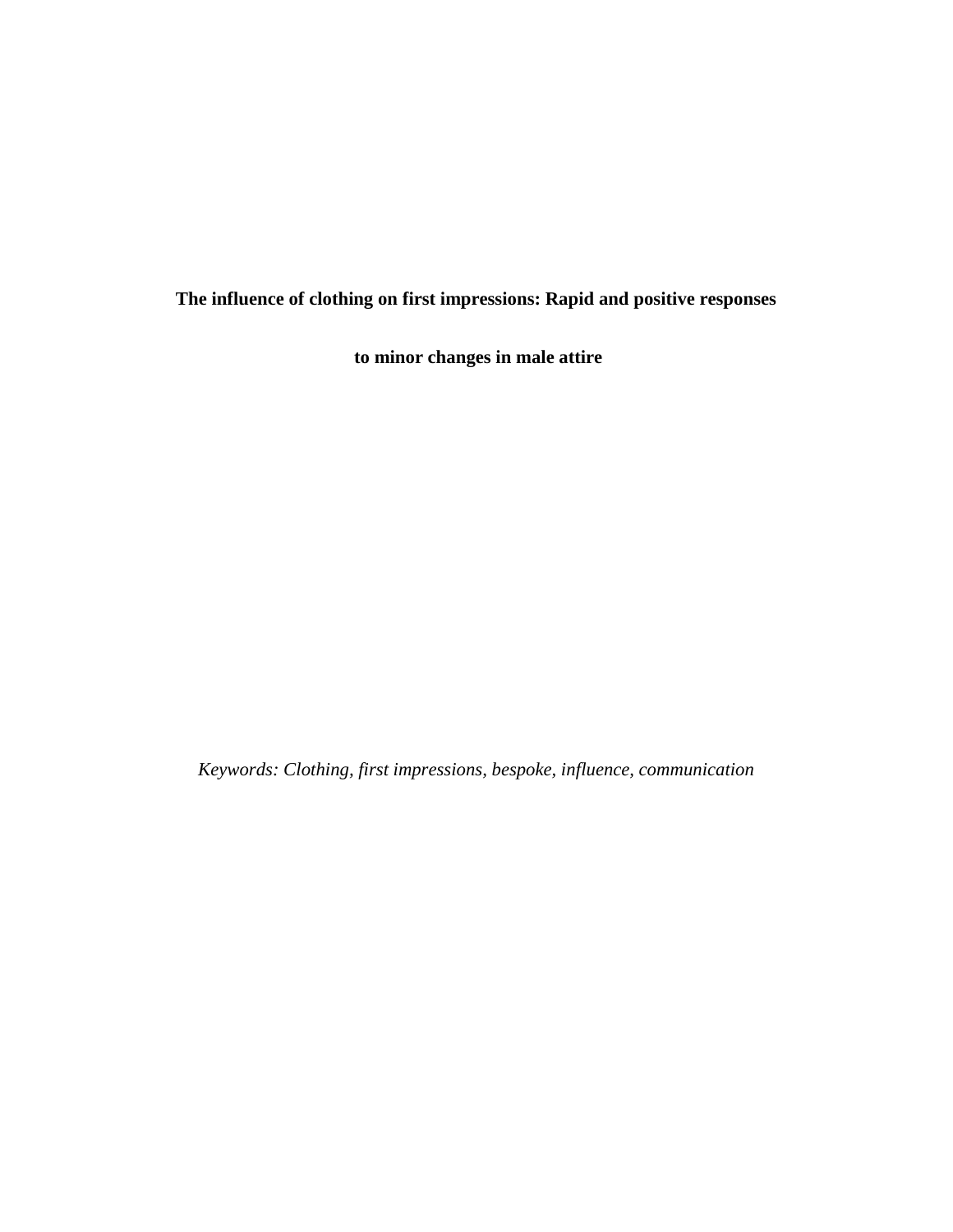# **The influence of clothing on first impressions: Rapid and positive responses to minor changes in male attire.**

In a world that is becoming dominated by multimedia, the likelihood of people being judged on snapshots of their appearance is increasing. Social networking, dating websites and online profiles all feature people's photographs, and subsequently convey a visual message to an audience. Whilst the salience of facial features is well documented, other factors, such as clothing, will also play a role in impression formation. Clothing can communicate an extensive and complex array of information about a person, without the observer having to meet or talk to the wearer. A person's attire has been shown to convey qualities such as character, sociability, competence and intelligence (Damhorst, 1990), with first impressions being formed in a fraction of a second (Todorov, Pakrashi, and Oosterhof, 2009). This study empirically investigates how the manipulation of small details in clothing gives rise to different first impressions, even those formed very quickly.

Damhorst (1990) states that 'dress is a systematic means of transmission of information about the wearer' (p. 1). A person's choice of clothing can heavily influence the impression they transmit and is therefore a powerful communication tool. McCracken (1988) suggests that clothing carries cultural meaning and that this information is passed from the 'culturally constructed world' to clothing, through advertising and fashion. Clothes designers can, through branding and marketing, associate a new product or certain designs with an established cultural norm (McCracken, 1988). How successful a product is in communicating information can depend on the knowledge of the audience. McCracken and Roth (1989) suggest that the potency of clothing communication relies on a 'code'. This code represents knowledge about social and cultural norms that members of communities or social groups share. The more people that understand the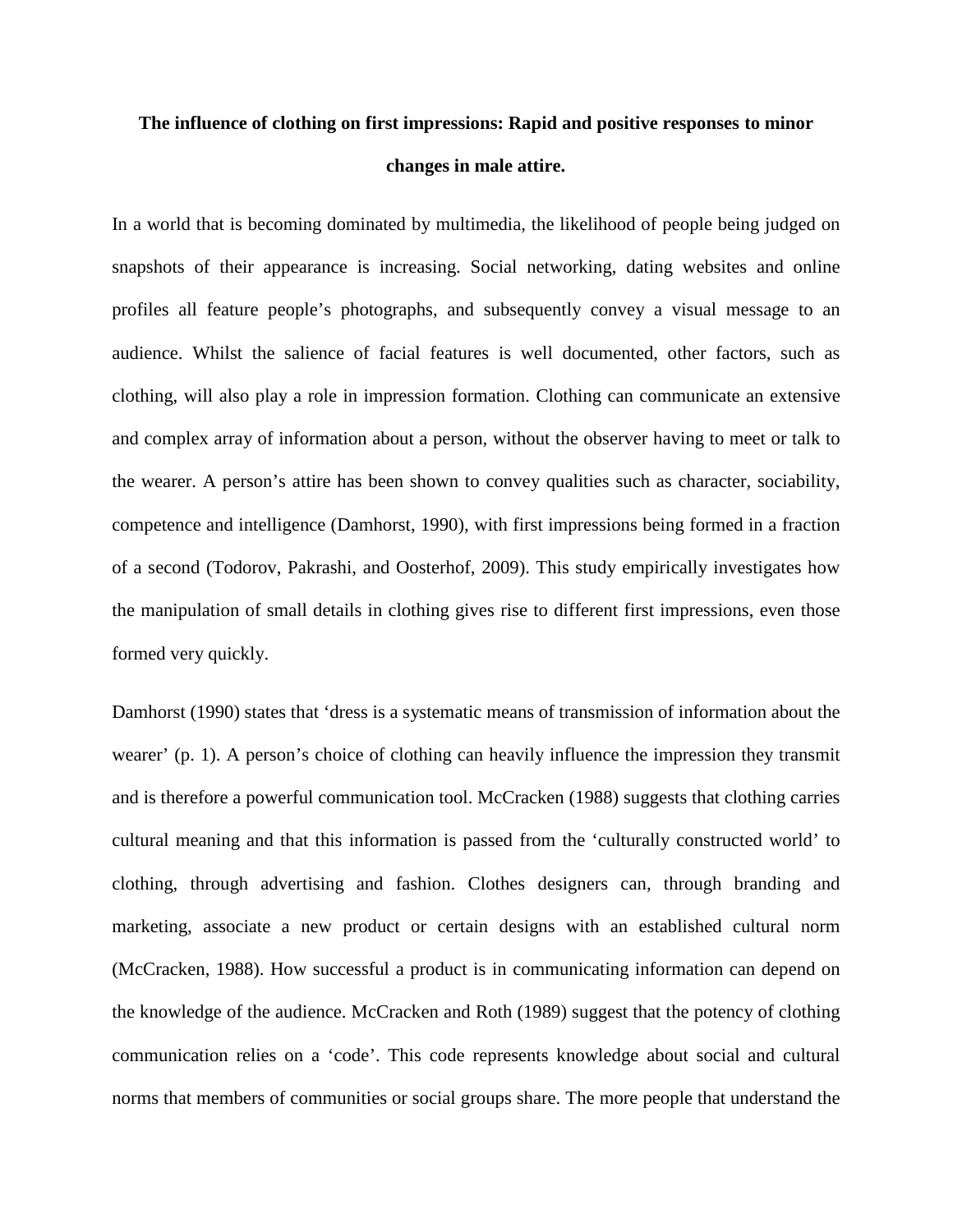code the more potent the clothing will be at communicating information. There remains, however, an outstanding question about which clothing features make an impact on impressions.

Appearance, posture and dress have all been found to communicate a range of personality traits, occupational and social roles. Elements of body posture and expressiveness are also strong visual cues. These include 'static' cues (such as height, appearance and clothing style) and 'dynamic' cues (such as facial expression, posture, body movement), all of which have been shown to communicate accurate impressions of personality (Naumann, Vazire, Rentfrow, and Gosling, 2009). When Johnson, Schofield, and Yurchisin (2002) explored, using open-ended interviews, how respondents formed first impressions they found clothing, type of suit, shoes, colour and fit of garments all constituted the information on which the observers based their judgement.

Global styles of dress have been shown to provide crucial information in impression formation. Teachers' assessments of student's intelligence, academic ability and behaviour have been shown to be affected by the pupil's clothing (Behling and Williams, 1991; Behling, 1995). Advertisers also capitalise on the powerful influence of clothing to sell products. For example, O'Neal and Lapitsky (1991) demonstrated that when a person was dressed suitably for a task depicted in an advertisement they were perceived as more credible by participants, who were also more likely to buy their products. As well as conveying personal attributes, such as sociability, and cognitive abilities like imagination (Damhorst, 1990), clothing also conveys information that people use to make inferences about personality. Paek (1986) manipulated the clothing style of a model from 'daring-conservative' to 'dressy-casual' and found they gave rise to markedly different personality attributions about the person.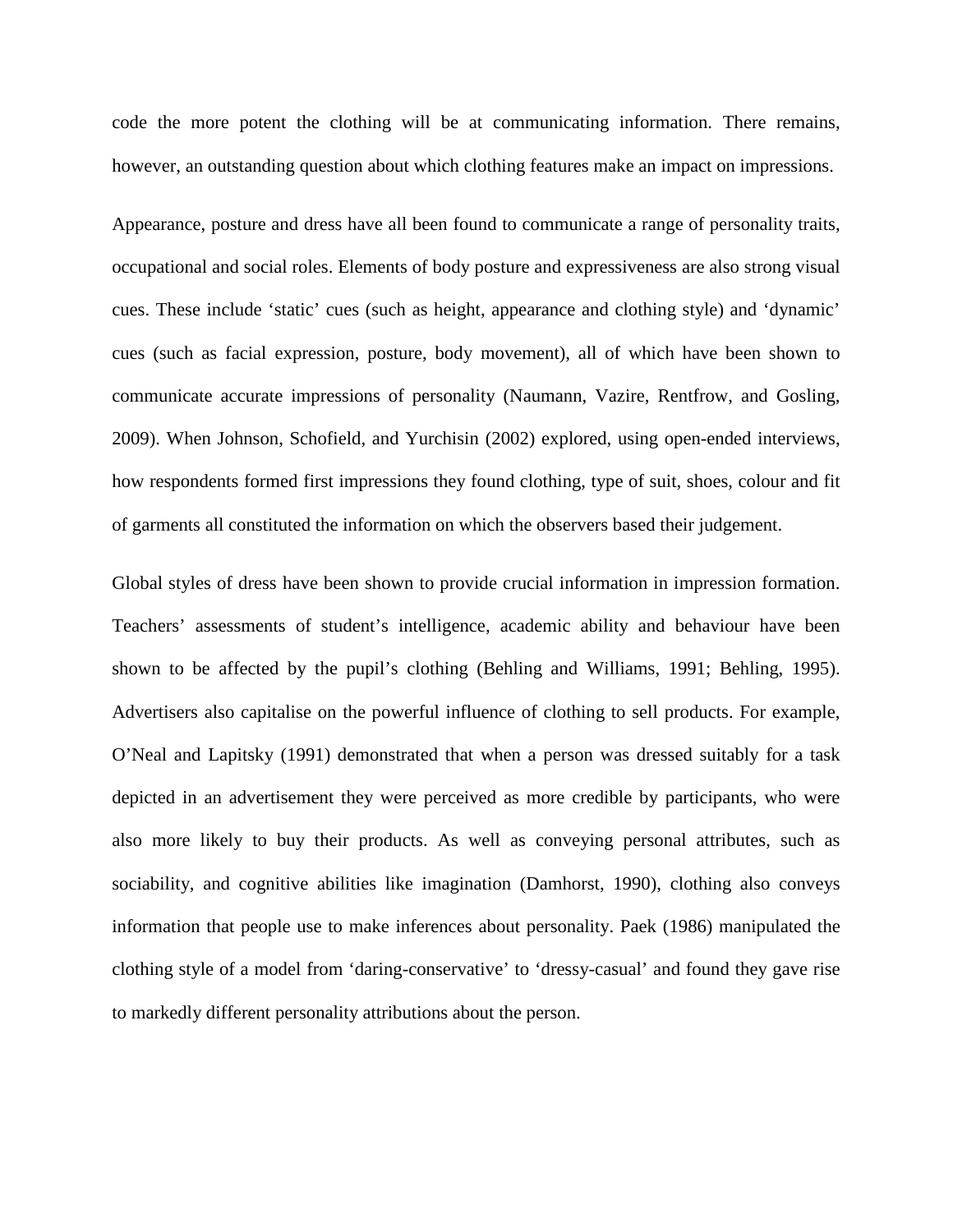Clothing has also been shown to enhance the wearer's own self-perception on a range of occupationally relevant attributes. Kwon (1994) asked men and women about the effect of clothing on judgements made in a working environment. Men held stronger beliefs than women about the impact of appropriate clothing in a professional setting. Men believed wearing the correct work attire increased the likelihood of them communicating that they were intelligent, competent, knowledgeable, honest and reliable. Clothing was the medium through which selfperception of these attributes was augmented. Support for this view comes from research showing that male clothing has a considerable effect on judgements of individual attributes. Bell (1991) tested perceptions of men dressed in four different styles of clothing (daring, conservative, formal, casual) on dimensions of attractiveness, intelligence and popularity. Each style variation communicated a different message resulting in a different combination of attributes. The formally dressed man received all positive judgements (attractive, intelligent and popular), whereas the casually dressed man created the least favourable impression (unattractive, unintelligent and unpopular). Although interesting, the effect global style changes have on person perception is hardly surprising given that the differences in clothing are considerably salient and informative. We ask whether, when these global differences are replaced by clothing styles with barely perceptible differences, the differences are still detectable and able to exert such a strong effect upon impressions.

Some previous research has attempted to investigate the effect of manipulating minor changes to clothing detail, but the conclusions have been hampered by methodological limitations. Damhorst and Reed (1986) changed the colour of clothing of female job applicants from light to dark and found differences in judgements. However, they also manipulated facial expressions (smiling vs serious), rendering any conclusions about the independent influence of colour on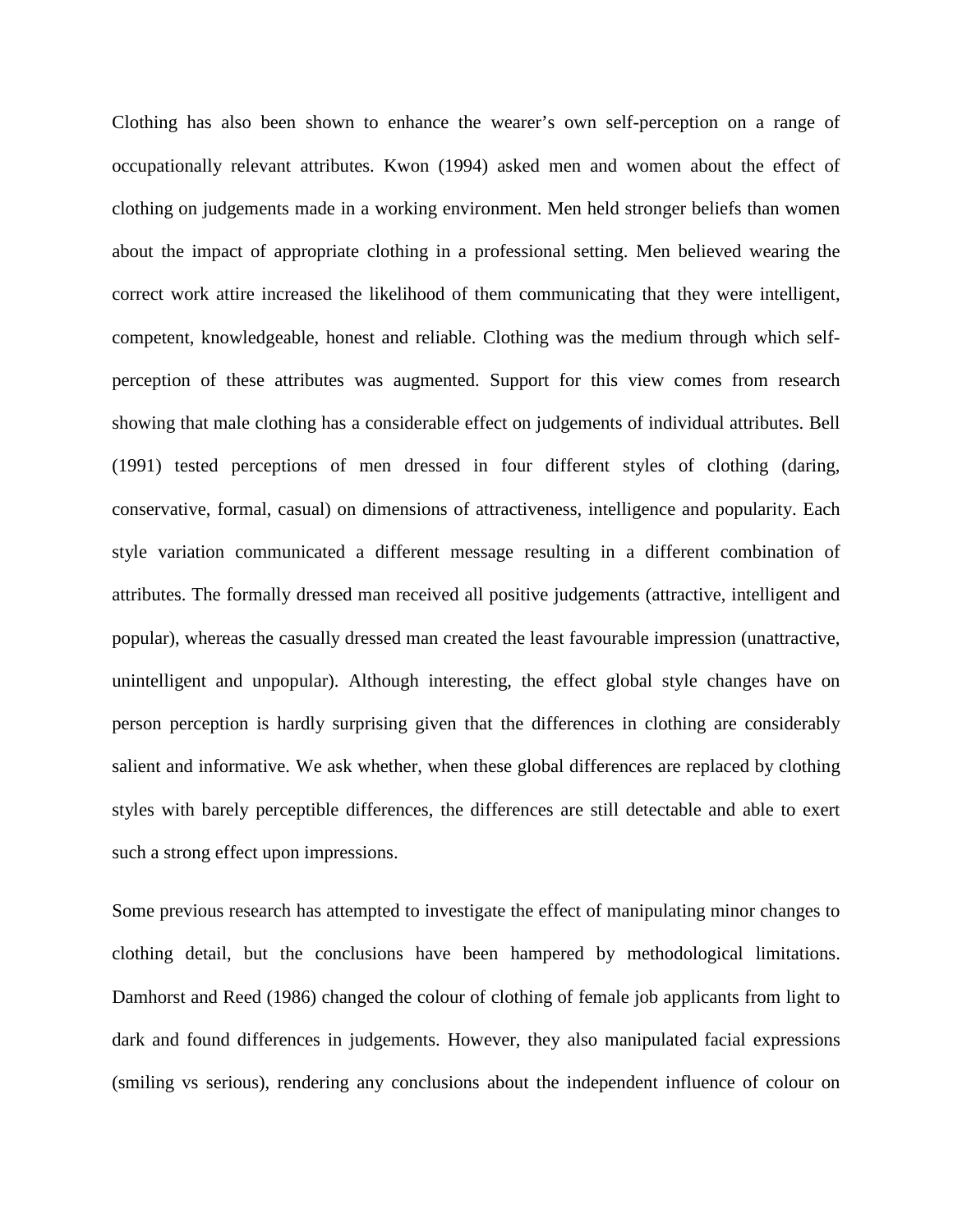perception equivocal. Fiore and DeLong (1984) showed that different styles of sweater give rise to different personality assessments, but participants saw the target garments presented alone and not worn by a model. Winakor and Navarro (1987) showed that shade of garments can affect preference but this was limited to clothes preference only and did not extend to the wearer. Rucker, Taber, and Harrison (1981) varied the style of female clothing in an interview scenario, manipulating features such as fit and neckline. They too detected differences in perception but the study is confounded by the inclusion of the wearers' faces, and facial information is known to heavily influence judgements.

Although the effect of minor clothing differences on impressions has been the focus of interest in the research cited, the methodological limitations limit the drawing of firm conclusions. In presenting visual stimuli to participants they either did not use real models, did not test person perception, were not time limited or did not obscure facial information when presenting clothes on models. At an empirical level this means one cannot rule out with confidence the effect of facial features, expression and attractiveness on perceptions. Also, in many real world situations impressions are formed in a very short period of time, often a matter of seconds so for ecological validity any empirical investigation should attempt to replicate this.

Every day people form first impressions of others; they do so rapidly and effortlessly. Complex judgements are made based on appearance in less than half a second (Olivola and Todorov, 2010a). Judgements about whether or not a person is trustworthy, for example, can be made in a fraction of a second (Todorov *et al*., 2009). These judgements are consistent with those made without any time pressure (Todorov *et al*., 2009). Some researchers have suggested that evolution may have equipped us with such rapid assessment tools since inferences about potentially threatening features are formed more quickly and consistently than are other features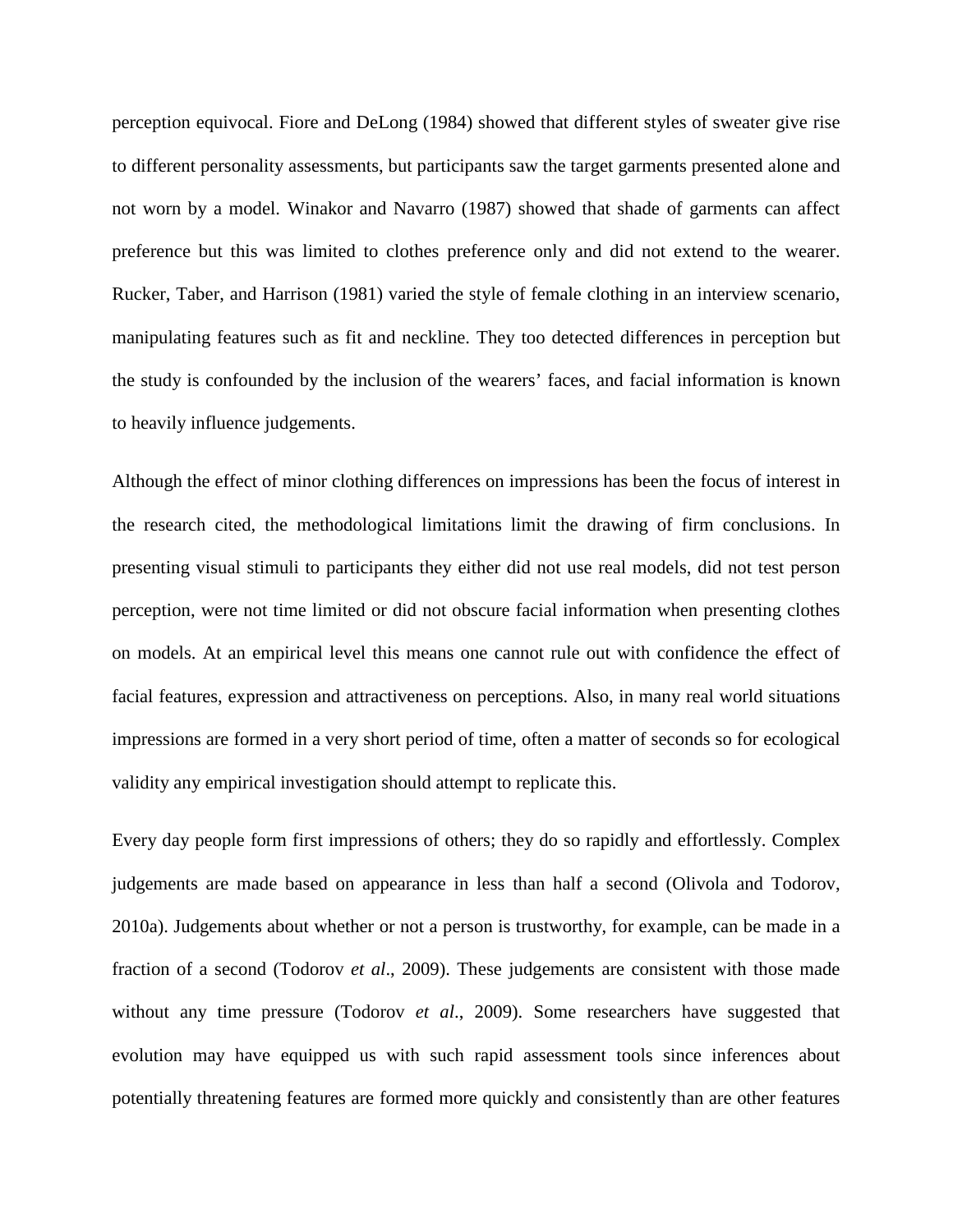(Bar, Neta, and Linz, 2006). These quick impressions can guide our assumptions about a number of traits a person has, such as attractiveness, likeability, competence, and aggressiveness (Willis and Todorov, 2006). A host of complex decisions, from choice of mate to which candidate to vote for in an election, are heavily influenced by appearance (Olivola and Todorov, 2010b). A large amount of information is aggregated to form these impressions and we hypothesise here that they will be influenced by subtle manipulations to clothing and appearance. Judgements may also be affected by the characteristics of the perceiver.

Judgements of others are often made relative to the self, and a person's own status may impact upon the judgements they make about others. Therefore we also investigate the role that the earnings of respondents play in the judgements of others based on their attire. When the target attire is a suit perceptions may be different for higher earning respondents whose profession affords them greater familiarity with this style of dress and with the social group likely to wear it (McCracken and Roth, 1989). Also, bespoke suit customers are likely to work in high level professional jobs that would attract an above average salary (Oliver, Bickle, and Shim, 1993). We therefore predict that the earnings of respondents will also impact impressions. The main aim of this study is to improve on previous methodology by investigating how minor changes in male attire can affect perception of the wearer using a real model, without facial information and with limited time exposure.

The target male attire is a bespoke suit and an off-the-peg suit of the same colour and material worn by the same faceless model. We ask whether such minor differences in detail convey different impressions to the perceiver, even when viewed for just five seconds. By measuring a range of personal, social and occupationally relevant attributes, we investigate whether people make snap judgements about traits for which they can have no evidence, such as flexibility,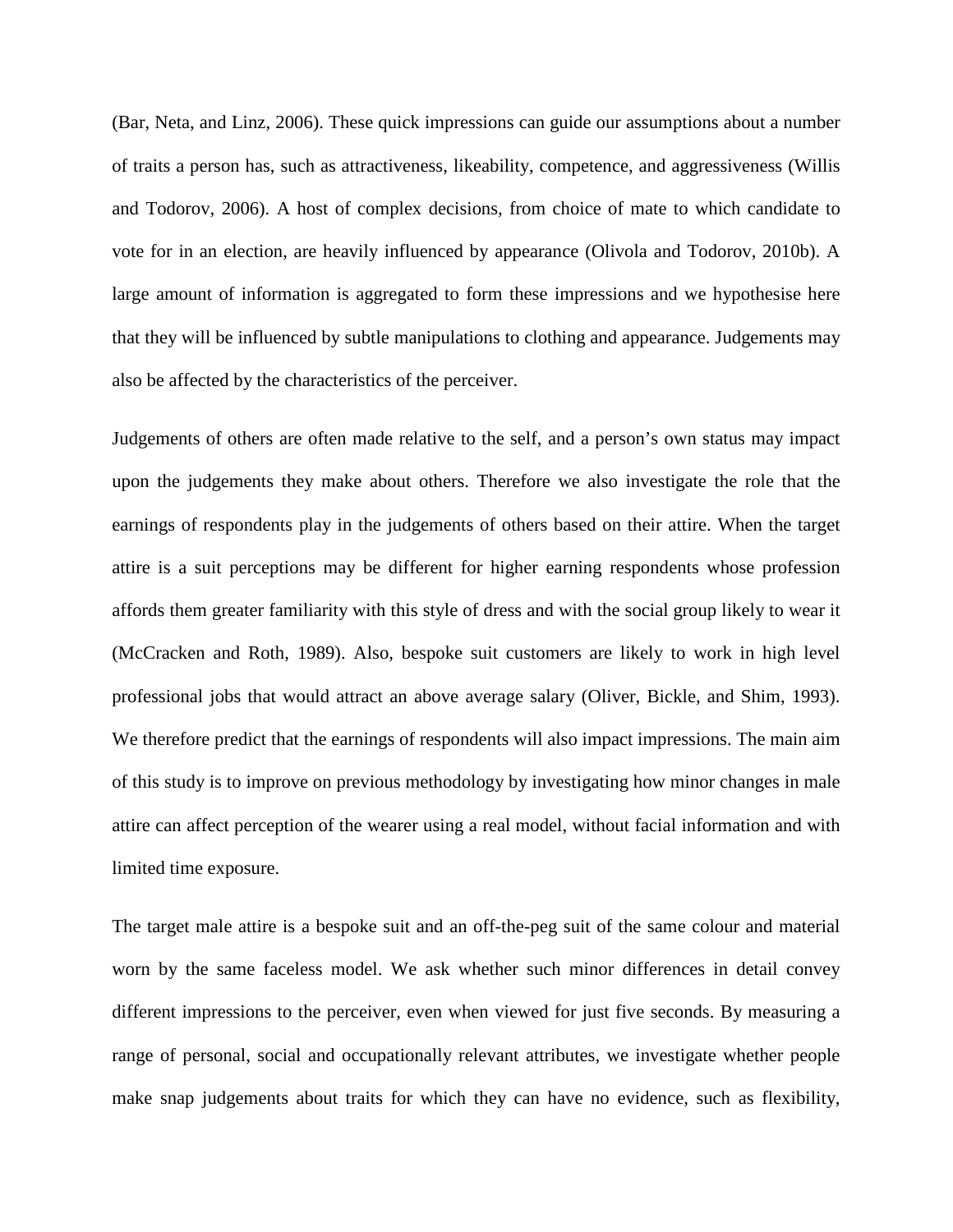based purely on brief exposure to the wearer's attire. Finally we investigate whether the earnings of the perceiver affect the perception of the suit wearer.

Our study tests three primary hypotheses:

1) *That people make rapid judgements of others based on clothing alone, when facial features are obscured, from a time limited image*.

The stimuli presented in this study are shown for a maximum of five seconds, without facial features and judgements are made based on the clothing alone. The judgements encompass a wide range of perception variables involving multiple constructs, which are not contingent on each other.

2) *That a minor manipulation of a man's clothing (e.g. the cut of a suit) will influence these rapid judgements.*

The difference between suits is very minor with both suits being the same colour and material, with the same model wearing both. The only difference is the cut and minor tailoring details.

3) *That the earnings of the perceiver will impact the perception of the suits.*

The bespoke suit in this study would retail at around three times the off-the-peg suit price. Those with higher earnings may be more familiar with a tailored suit and their perceptions may differ from participants with lower earnings.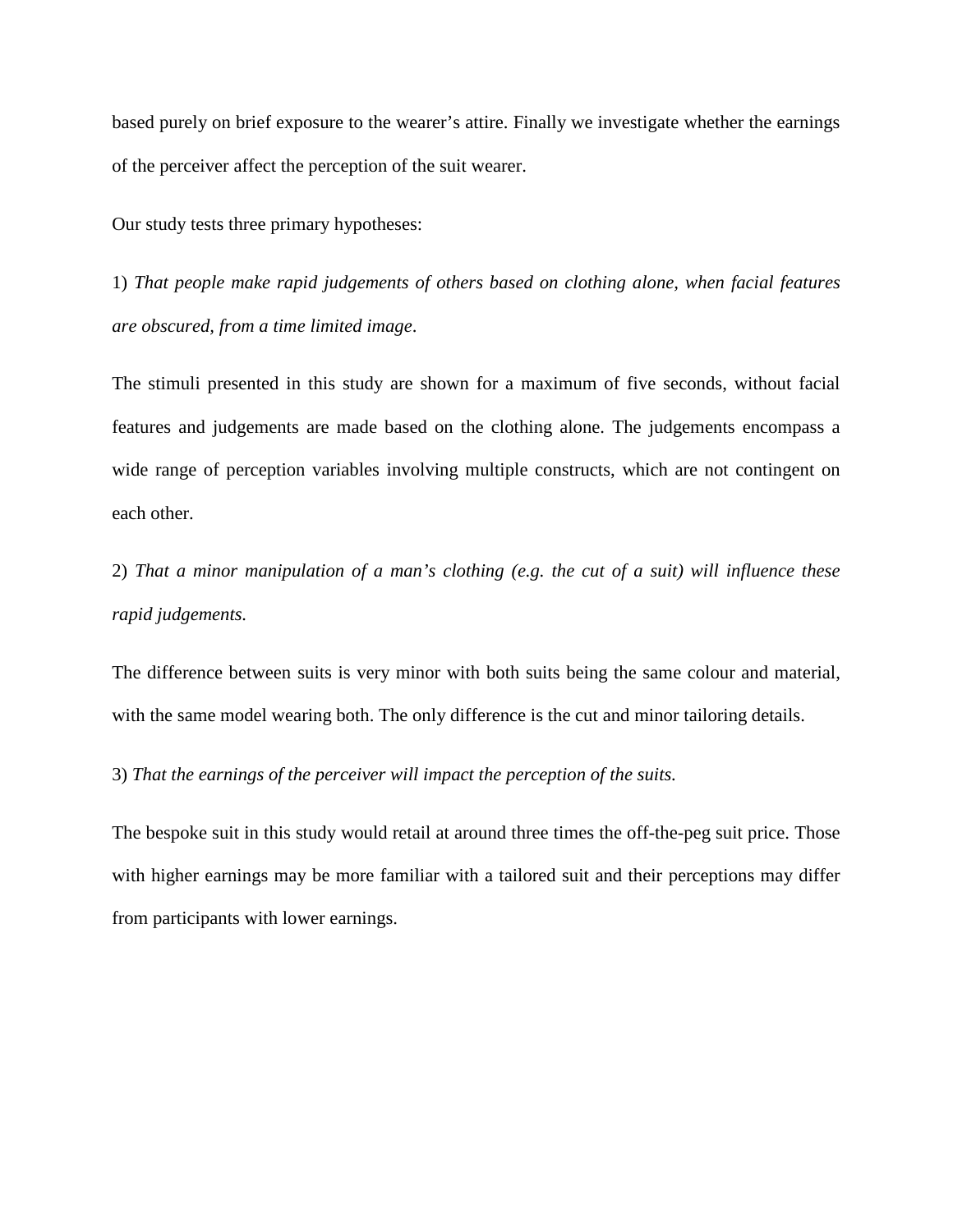## **Method**

# *Participants*

A total of 308 participants were recruited from social networking sites and contacts in corporate companies, with 240 females and 68 males. Participants ranged in age from 18 to 67 years, with a mean age of  $29.42$  ( $SD = 11.98$ ) years. A total of 34 participants provided incomplete data, so earnings were recorded for 89% ( $N = 274$ ) of the original sample, with 55% ( $n = 152$ ) earning between £0-25,000, 28% (*n* = 76) earning between £25-50,000 and 17% (*n* = 46) earning over £50,000. Analysis is reported for these 274 participants.

# *Design*

In a repeated measures design all participants viewed and rated the same four images, presented on-line and in a random order. The images varied by suit style (*bespoke* or *off-the-peg*) and posture (*dynamic* or *static*). In two static images the model stood still facing the camera; in two dynamic images the model was pictured walking towards the camera. The set of four images comprised: male-bespoke suit-static posture (Image 1), male-bespoke suit-dynamic posture (Image 2), male-off-the-peg suit-static posture (Image 3), male-off-the-peg suit-dynamic posture (Image 4).

The images appeared on screen for a maximum of five seconds each. All photographs were taken from the same distance so that the model was centred and the same distance from the camera each time. The model's face was pixellated.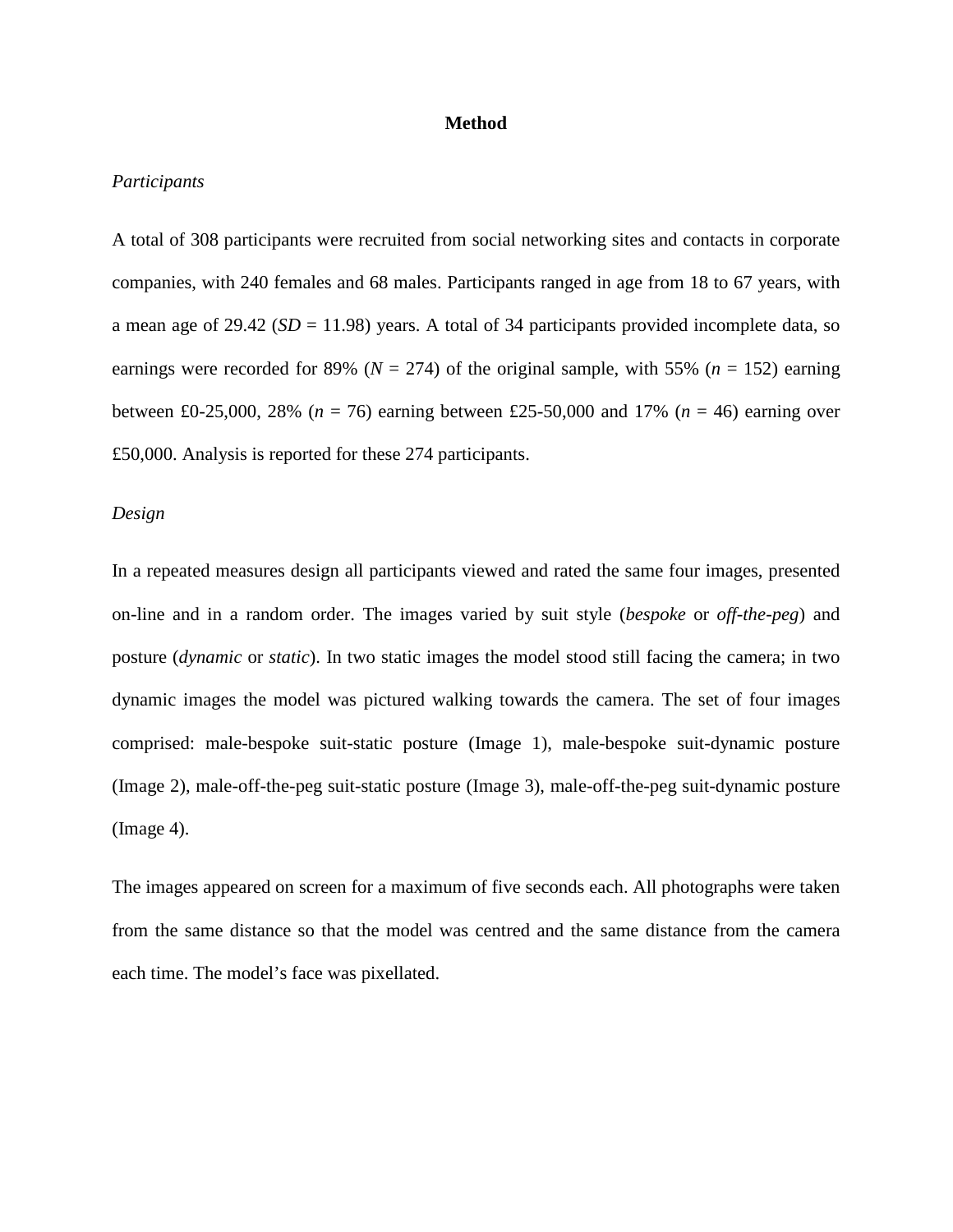### *Materials/Apparatus*

The bespoke male suit was tailor-made for the individual in the image. The off-the-peg suit was purchased from a high street store. The suits were matched on colour (dark blue) and fabric pattern (herringbone). An off-the-peg suit refers to a suit purchased from a shop, which sells ready-made clothing. The suit is provided in a number of pre-determined sizes and is not tailored to any individual. A bespoke suit is specifically designed based on an individual's body shape and particular measurements, which are taken before the suit is produced. In all photos the model wore the same black shoes, dark blue tie and white shirt. The model was white with a tall and slim build with a BMI of 21.

The survey was created in Adobe Dreamweaver CS3 and hosted on an Apache 2 web server. The survey contained an information page, a definitions page explaining each rating, four images, four ratings pages and a debrief page. The ratings were, 'The person in the image is confident', 'The person in the image is successful', 'The person in the image is trustworthy', 'The person in the image earns a high salary' and 'The person in the image has a flexible personality'. The first four ratings used were based on the classification system from Damhorst (1990) and flexibility was taken from Fletcher and Pine (2011). Each statement was accompanied by a scale from 1 'Strongly Disagree' to 7 'Strongly Agree'. Point 4 on the scale represented neither agreeing nor disagreeing with the statement.

# *Procedure*

A link was posted on social networking sites and circulated by email, which took participants to information about the study and instructions for completion. Confidentiality was assured and the ethical approval protocol number for the study provided.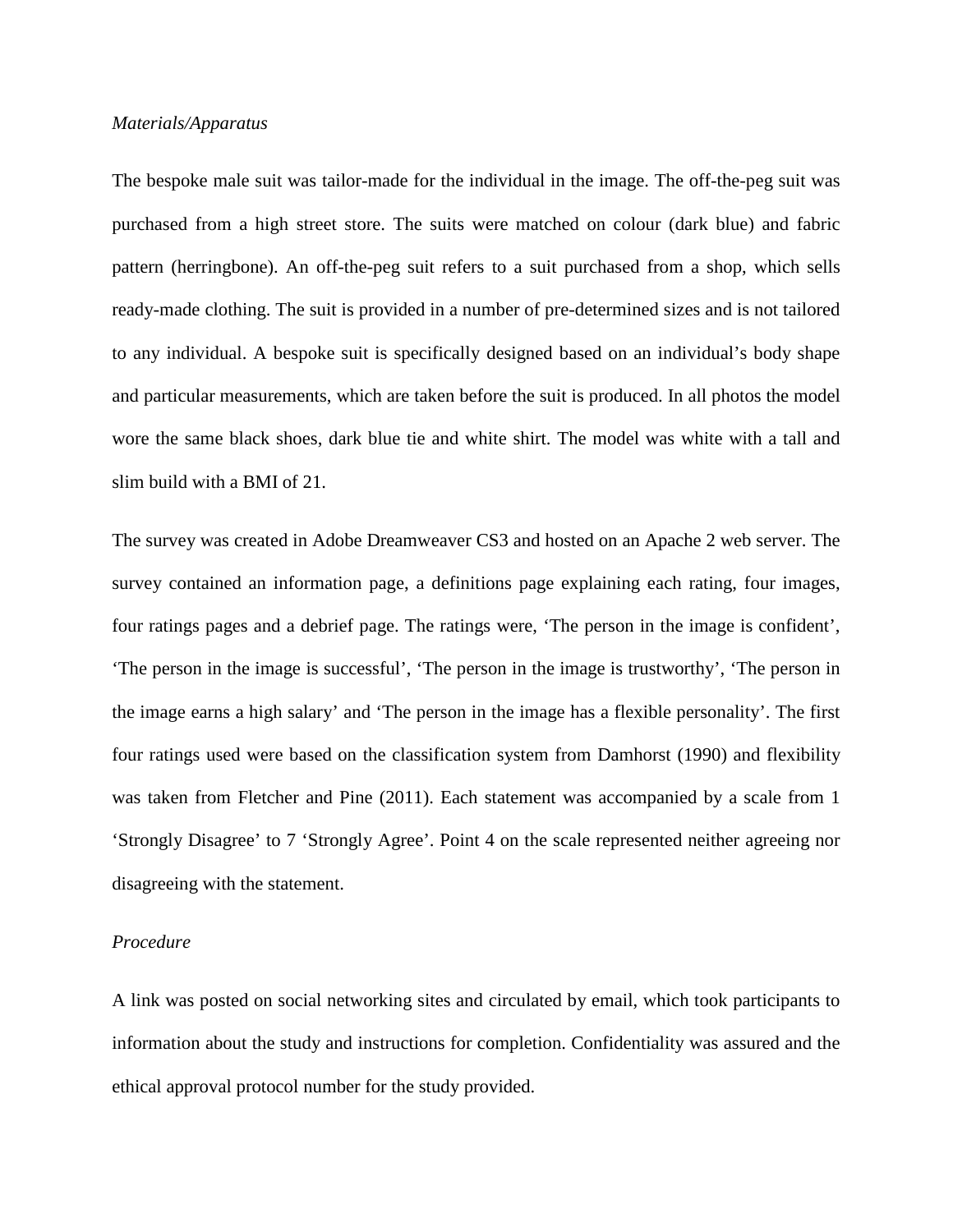Participants who agreed to proceed and take part in the experiment read brief definitions of the five ratings to be assigned to each image and were informed that they would see four images for five seconds each and would rate each image on these criteria. When the participants pressed the 'begin' button the first image appeared on the screen. Five seconds was set as the exposure time to allow for variation in the speed with which images would load, ensuring that exposure time was a minimum of three seconds. After viewing each image participants rated the person on five statements relating to the dimensions that had been defined for them earlier. After participants had rated the images they completed a set of demographic questions (age, gender, earnings), were thanked for their time and exited the experiment.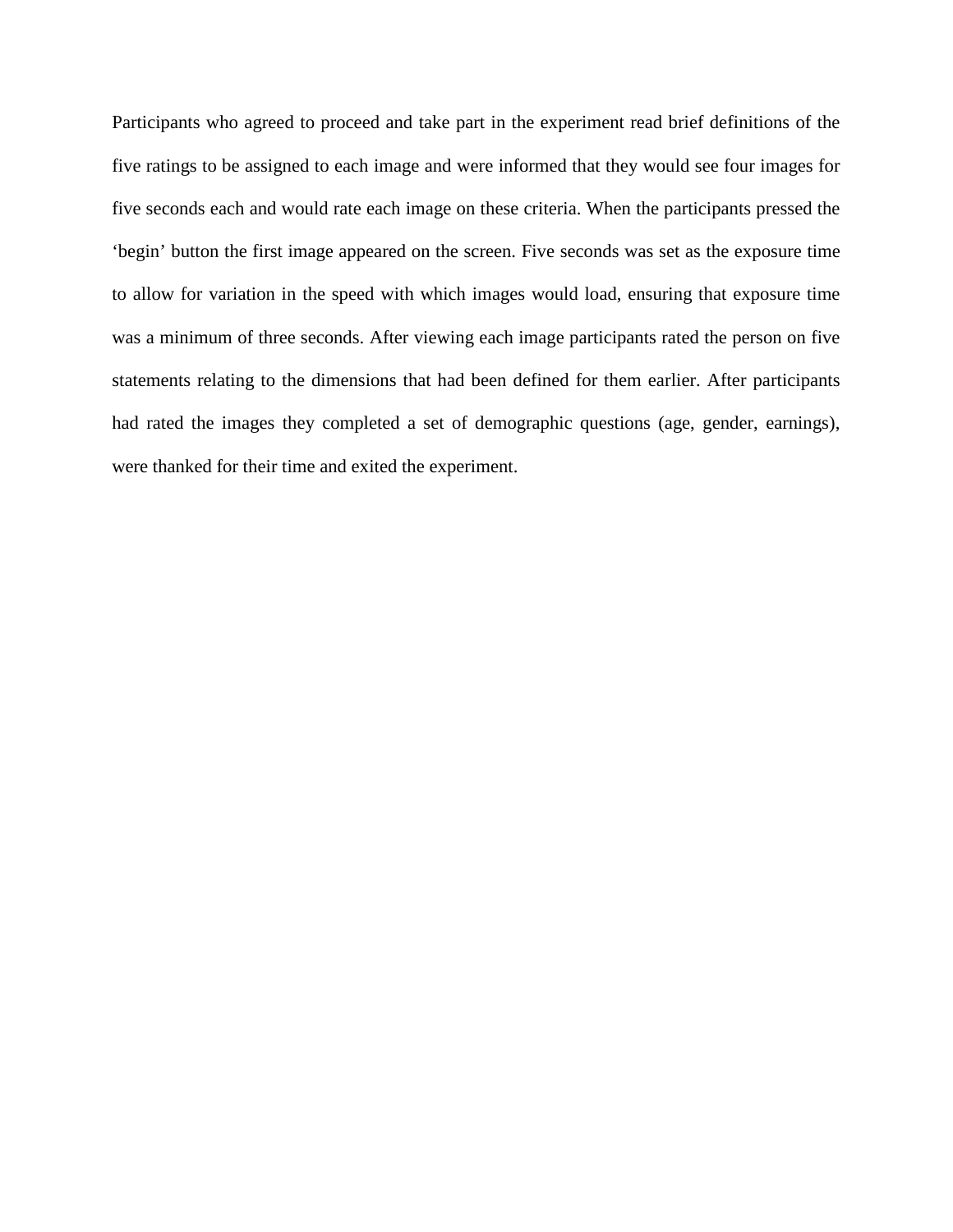#### **Results**

Participants  $(N = 274)$  rated four images on five dimensions (confidence, success, trustworthiness, salary, flexibility) on a scale from 1-7. There were no differences in ratings between the static and dynamic images for each suit so the two ratings were collapsed into one single rating. Therefore each rating presented is a mean of the static and dynamic scores. The main hypothesis was that people make global and rapid judgements of the qualities of others based on clothing alone, when facial features are obscured.

We looked at the mean ratings given by participants for the male figure in a bespoke suit and an off-the-peg suit on each of the five dimensions (trustworthiness, confidence, success, salary, and flexibility). The five dimensions were also aggregated into a composite impression score. Perceiver salary was also investigated to explore the role earnings could play on the perception of the different suits.

# Insert Table 1 about here.

Table 1 shows the mean ratings for the male figure by suit (bespoke suit and off-the-peg) and earnings (£0-25,000/low, £25-50,000/medium and over £50,000/high). A higher score represents a more favourable rating. To test whether there were any differences in how respondents rated the suits a set of mixed analysis of variances (ANOVA) were conducted, with suit type (bespoke and off-the-peg) as the within subjects factor and earnings (low, medium, and high) as the between subjects factor for each rating.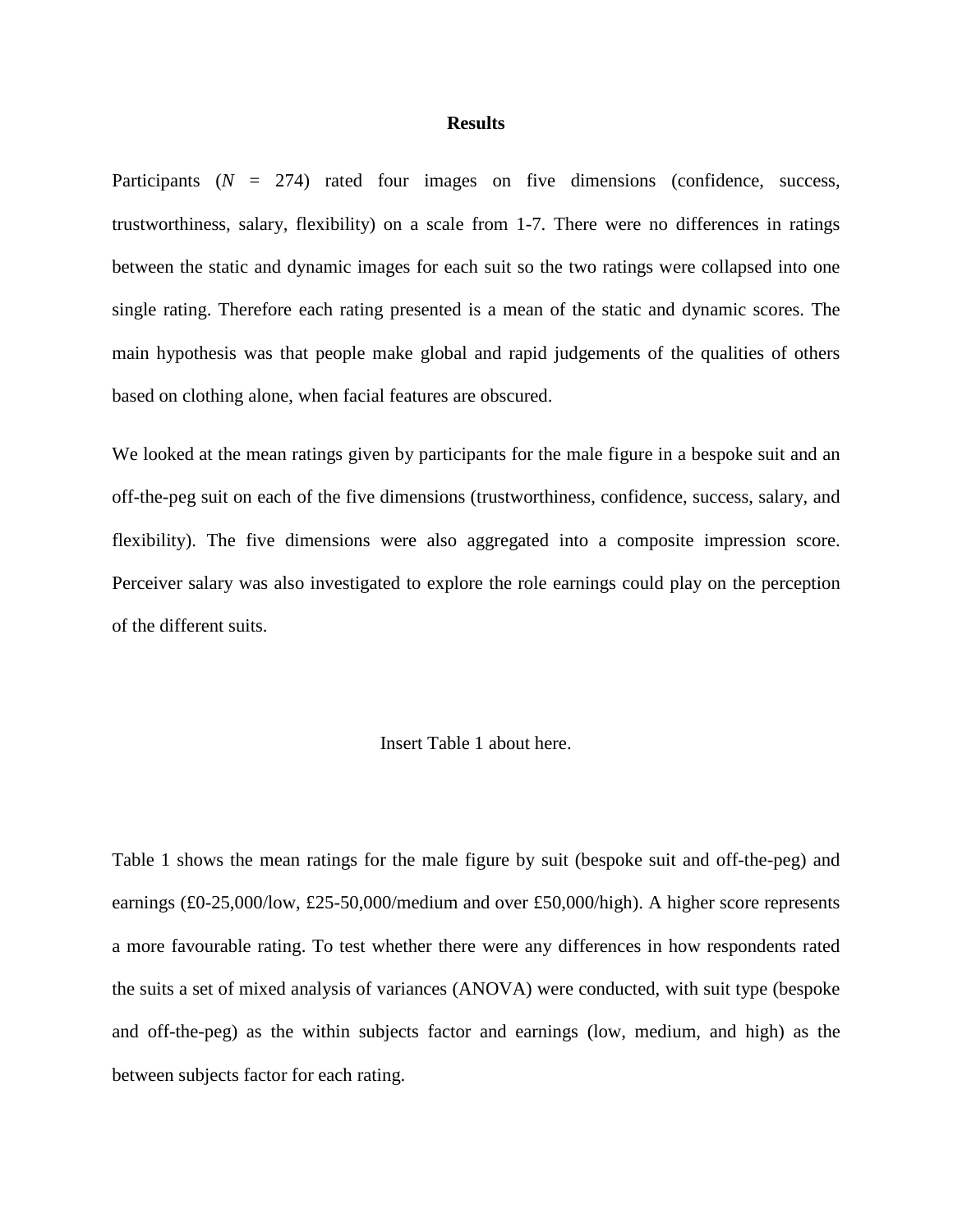For the *confidence* rating analysis revealed a significant main effect of suit type,  $F(1, 271) =$ 10.36, *p* < .01, e2 = .04, power = .89, and a significant main effect of earnings, *F*(2, 271) = 6.42,  $p < .01$ , e2 = .05, power = .90. The interaction effect was not significant,  $F(2, 271) = .42$ ,  $p = .66$ ,  $e2 = .00$ , power = .12. Post Hoc tests using Bonferroni adjusted alpha level tests were carried out showing a significant difference in ratings between low and high earning respondents.

For the *success* rating analysis revealed a main effect bordering on significant for suit type, *F*(1,  $270$ ) = 3.49,  $p = .06$ ,  $e2 = .01$ , power = .46, and a significant main effect of earnings,  $F(2, 270) =$ 10.58,  $p < .01$ , e2 = .07, power = .99. The interaction effect was not significant,  $F(2, 270) = .49$ ,  $p = .61$ , e2 = .00, power = .13. Post Hoc tests using Bonferroni adjusted alpha level tests were carried out showing a significant difference in ratings between low and medium earning respondents, and low and high earning respondents.

For the *trustworthiness* rating analysis revealed no main effect of suit type,  $F(1, 270) = .21$ ,  $p =$ .65,  $e^2 = 0.00$ , power = .07, but there was a significant main effect of earnings,  $F(2, 270) = 4.34$ , *p*  $= .01$ , e2 = .03, power = .75. The interaction effect was not significant,  $F(2, 270) = .1.93$ ,  $p = .15$ ,  $e2 = .01$ , power = .40. Post Hoc tests using Bonferroni adjusted alpha level tests were carried out showing a significant difference in ratings between medium and high earning respondents.

For the *salary* rating analysis revealed a significant main effect of suit type, *F*(1, 270) = 14.00, *p*  $\leq$  .01, e2 = .05, power = .96, and a significant main effect of earnings,  $F(2, 271) = 8.40$ ,  $p \leq .01$ ,  $e2 = .06$ , power = .96. The interaction effect was bordering on significant,  $F(2, 270) = .2.85$ ,  $p =$ .06,  $e2 = 0.02$ , power = .56. Post Hoc tests using Bonferroni adjusted alpha level tests were carried out showing a significant difference in ratings between medium and high earning respondents.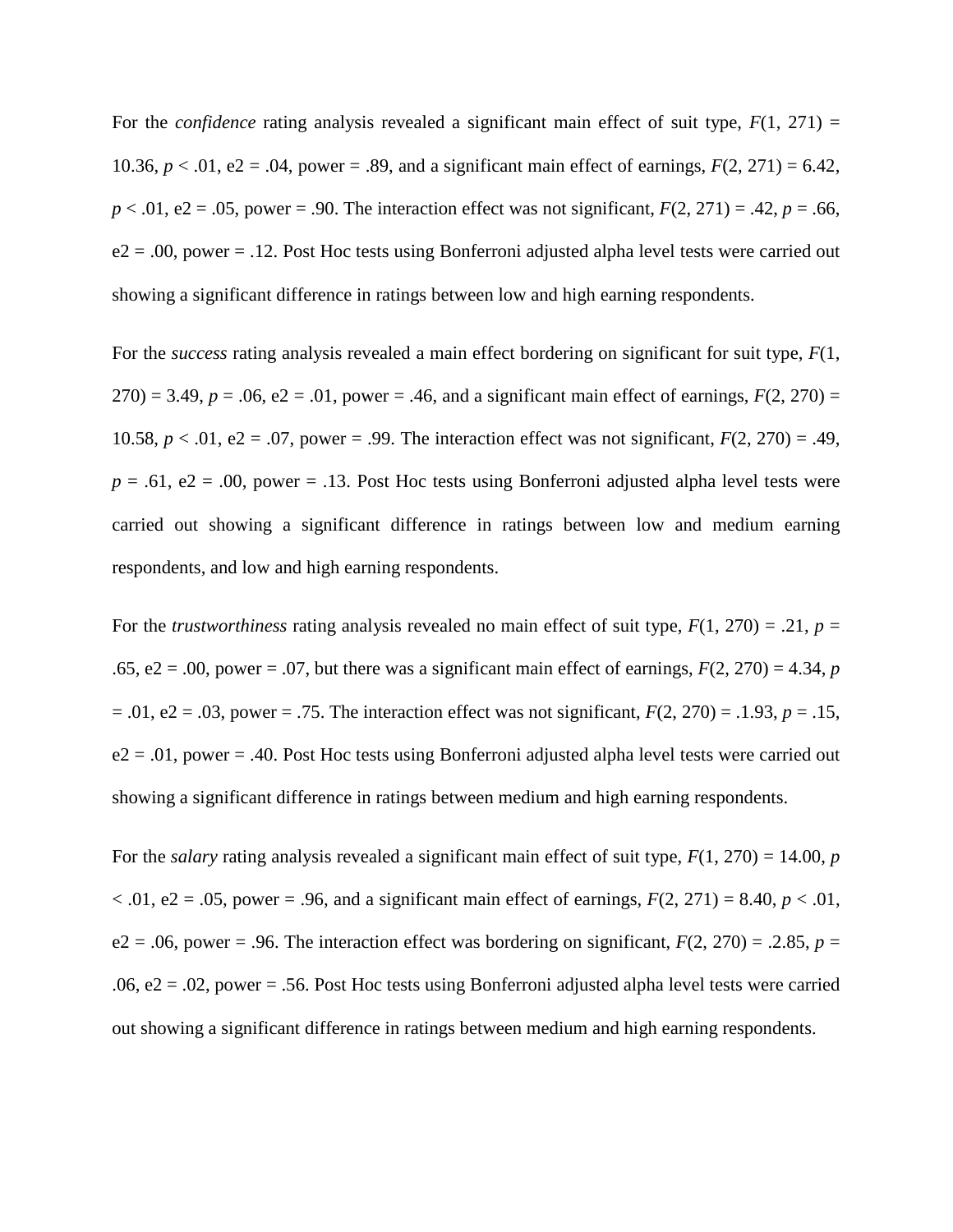For the *flexibility* rating analysis revealed a main effect bordering on significant for suit type,  $F(1, 271) = 3.00, p = .09, e2 = .01$ , power = .41, but no main effect of earnings,  $F(2, 271) = .76$ ,  $p = .47$ ,  $e^2 = .00$ , power = .18. The interaction effect was also not significant,  $F(2, 271) = .59$ , *p*  $= .55, e2 = .00, power = .15.$ 

For the *composite* rating analysis revealed a significant main effect of suit type,  $F(1, 272) =$ 11.49,  $p < .01$ ,  $e2 = .04$ , power = .92, and a significant main effect of earnings,  $F(2, 272) = 6.61$ ,  $p < .01$ , e2 = .05, power = .91. The interaction effect was not significant,  $F(2, 272) = .11$ ,  $p = .90$ ,  $e2 = .00$ , power = .07. Post Hoc tests using Bonferroni adjusted alpha level tests were carried out showing a significant difference in ratings between low and high earning respondents, and medium and high earning respondents.

In summary, the results showed a main effect of suit type for the confidence, salary and composite ratings, with a borderline effect for the success and flexible personality ratings. All effects of suit type were due to the bespoke suit being rated more favourably than the off-the-peg suit.

A main effect of respondent earnings was also found for the confidence, success, trustworthiness, salary and composite ratings. All effects (apart from trustworthiness) were due to high earning individuals giving less favourable ratings of both suits.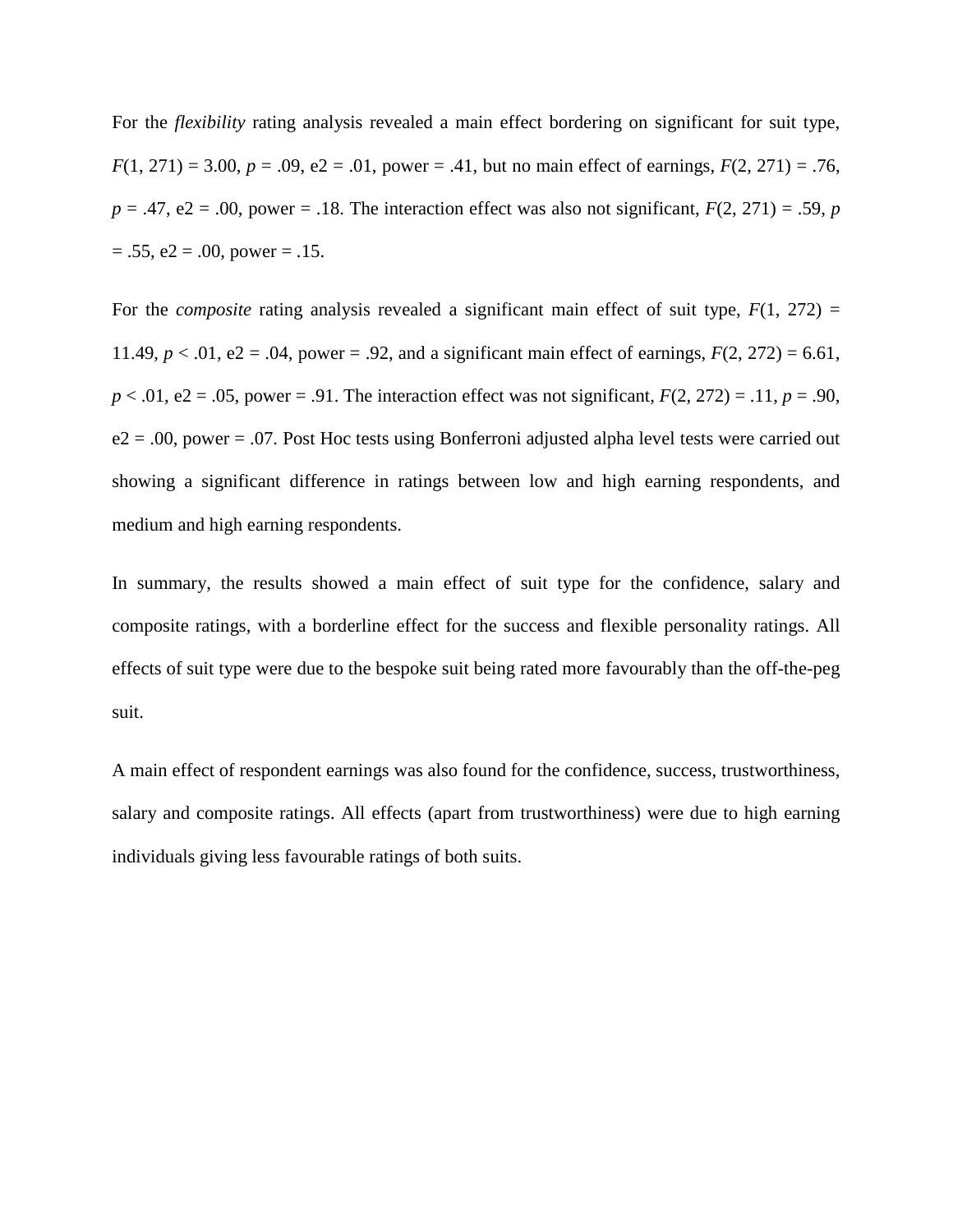### **Discussion**

This study set out to investigate whether minor changes in attire would affect first impressions when facial features are absent and with limited exposure time. The tendency to make rapid judgements based on clothing alone was demonstrated by significantly different ratings being given to the same model in closely related styles of dress. In a controlled experiment we explored whether a minor manipulation of the man's clothing (the cut of a suit) would influence judgements and found that the bespoke suit consistently produced more positive impressions than a similar off-the-peg suit.

The attributes used as measures in this study are those with social and occupational significance: confidence, success, salary, flexibility and trustworthiness. The ratings for the man were higher on all ratings when he was wearing the bespoke suit, reaching statistical significance for the first four dimensions and for an overall composite rating, but not for trustworthiness.

In addition to suit type we also investigated how participants at different levels of earnings differed in their judgements. Respondents were divided into low, medium and high earners. It was found that earnings had a consistent effect on ratings, so that the higher the participant's earnings the lower the ratings, for both suits. An effect of earnings was found for the confidence, success, salary and composite ratings, suggesting that higher perceiver job status negatively affected overall perception for both suit types.

Most previous research has manipulated experimentally the overall style of clothing, for example comparing formal clothing with casual wear. The purpose of the current experiment was to address the methodological limitations of previous studies. We compared a man in two dark blue suits of herringbone cloth, where one was bespoke and the other an off-the-peg suit. Therefore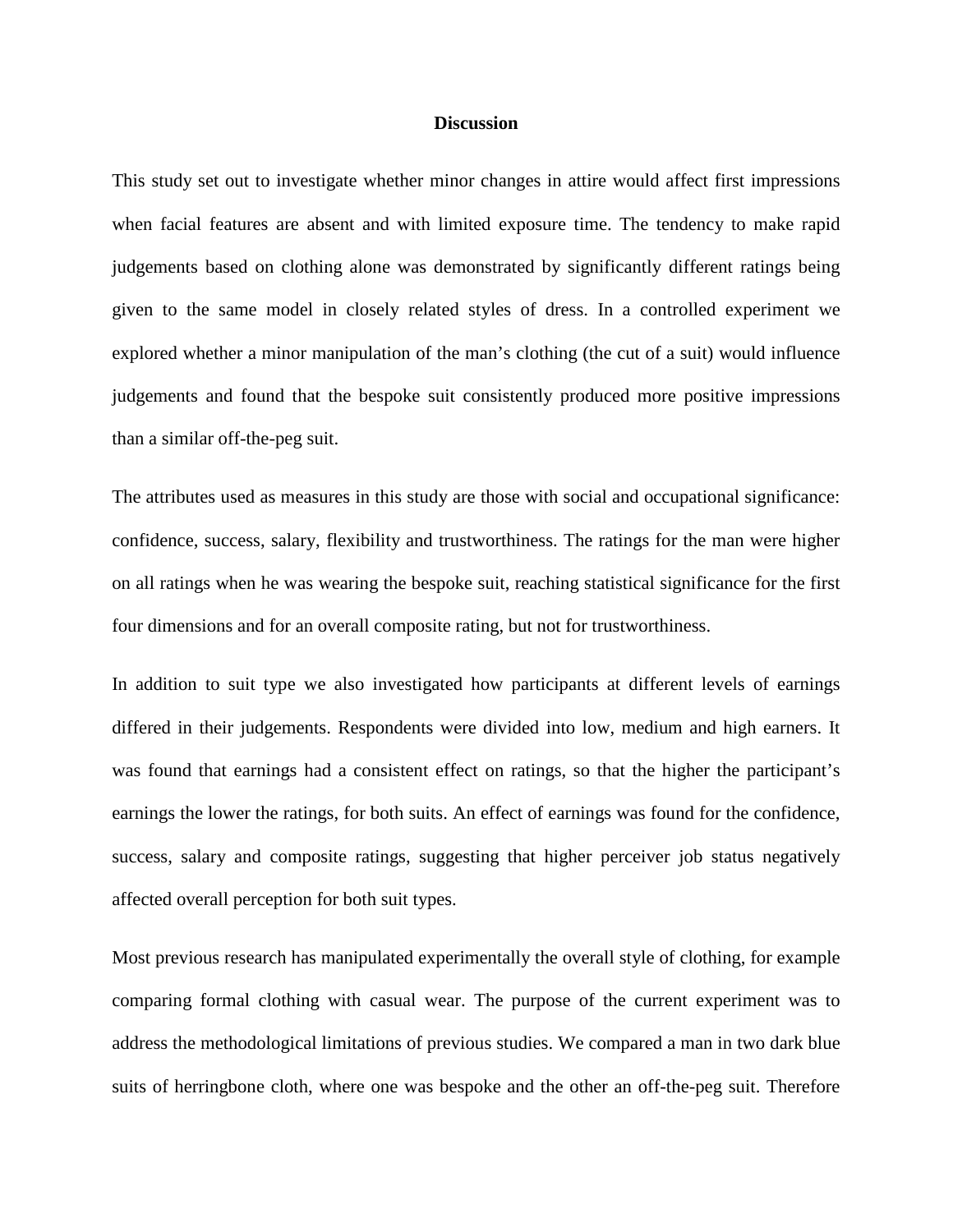this change was very subtle; both suits were formal, the same colour, and the same fabric. Perceivers could not have been influenced by facial features and the short exposure time was carefully controlled, yet nonetheless the suit type had a significantly different impact upon perceivers. This effect is especially strong when it is considered that the ratings are of a heterogeneous nature, exploring very different perceptual variables.

It is now well documented that people can form snap judgements, with an above chance level of accuracy, and can do so from a single static picture (Olivola and Todorov, 2010a). These inferences are based on visual cues such as facial features, facial expressions, and posture, but clothing is also known to play a part (Naumann *et al*., 2009). A change in clothing style has been found to significantly affect inferences about the personality of that individual (Bell, 1991; Paek, 1986). In particular people pay attention to details such as the type of suit and the fit and colour of the garment being worn (Johnson *et al*., 2002), although to our knowledge this study is the first to do so without facial information and with limited exposure time.

The earnings levels of the perceivers were considered when comparing the effects since it has been suggested that members of certain social groups or communities are more susceptible to the communication of clothing than others (McCracken and Roth, 1989), and that bespoke suit customers are more likely to have higher earnings (Oliver *et al*., 1993). Indeed, the results revealed that both suits were rated as less favourable by higher earning individuals as they may have been more familiar with this attire, therefore it had less impact on their perceptions.

Previous studies have shown that clothing can be a vehicle by which personal attributes are communicated about a person (e.g. Damhorst, 1990) and can transfer cultural meaning from the world to the individual via product design and marketing (McCracken, 1988). Our findings show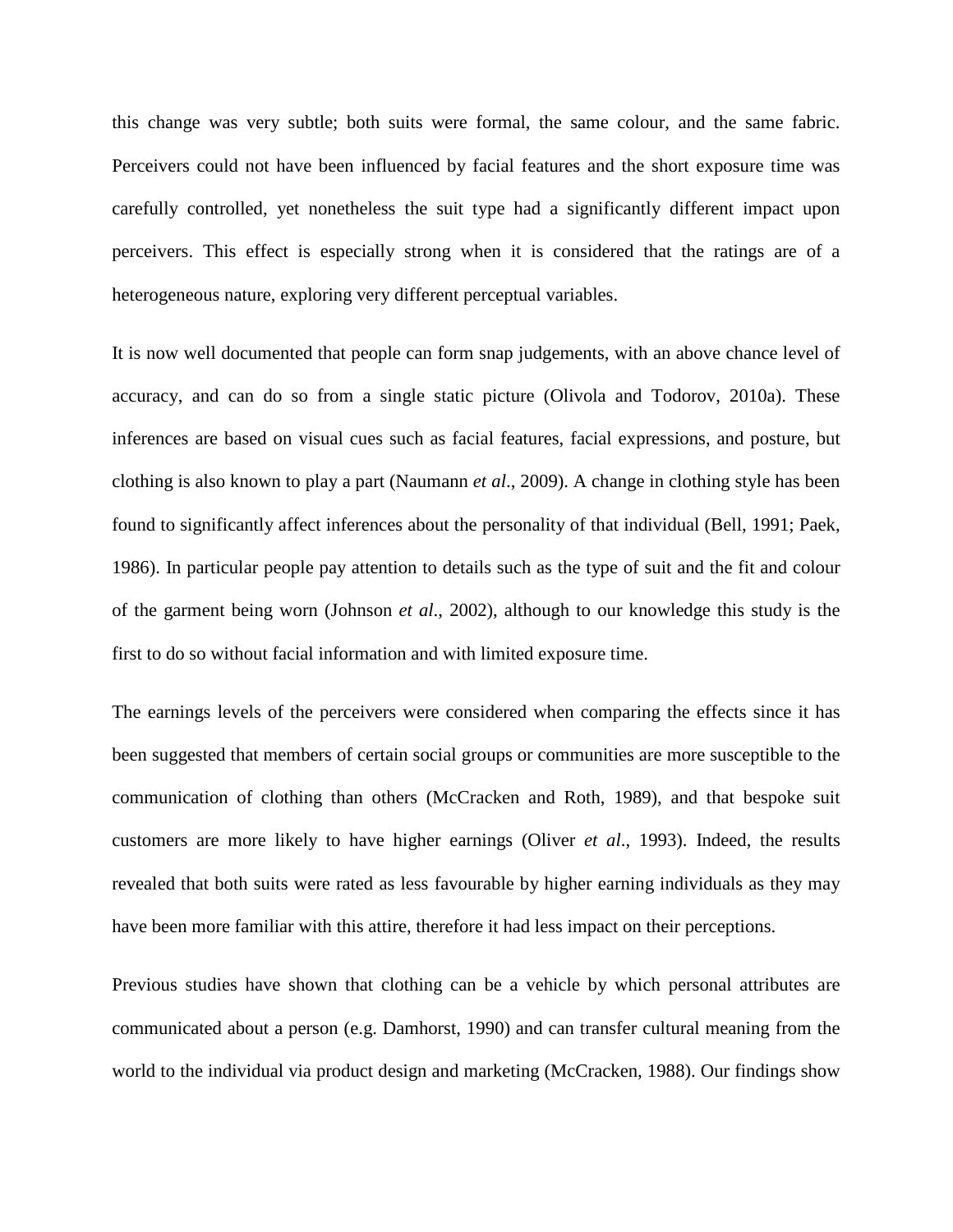the positive impression that a bespoke suit creates, perhaps arising from the beliefs that individuals have regarding clothing of this type. For example, Kwon (1994) showed that men believe that well-chosen clothing can communicate that they are intelligent, competent, knowledgeable, honest and reliable. It appears that the finer details of the bespoke suit communicated other positive attributes, such as confidence and success, more so than the offthe-peg suit, even with brief exposure time. This finding has implications for men in western society where appearance can communicate personal attributes and first impressions have considerable personal and occupational consequences.

Interest in fashion has long been seen as a female domain, although men are becoming increasingly fashion and appearance conscious. The burgeoning of fashion phenomena such as grooming, shaving and tanning products for men bear witness to this growth market. Men also use clothing to improve their appearance or create and maintain their identity, and it is still an accepted sartorial rule that 'every man should own at least one suit or equivalent garment according to his heritage<sup>, [1](#page-15-0)</sup>. In their 2004 study Frith and Gleeson revealed that males experience pressure for self-management and spend time planning outfits to emphasise qualities that fit into 'cultural ideals of masculinity', such as height and athleticism. Yet men's scope for variety is less than women's. Professional men, in particular, have fewer clothing options than women and the suit forms the accepted dress code in many professional work settings. On the evidence of this study it appears men may be justified in such status-seeking purchases, for apparel that is well-fitted and well-tailored, it seems, can positively enhance the image they communicate to others. Given the power of prescribed dress codes to de-individualise (Schiermer, 2010),

<span id="page-15-0"></span> $1$  Quote from fashion blog Art of Manliness http://artofmanliness.com/2010/05/13/how-to-build-your-wardrobe-2/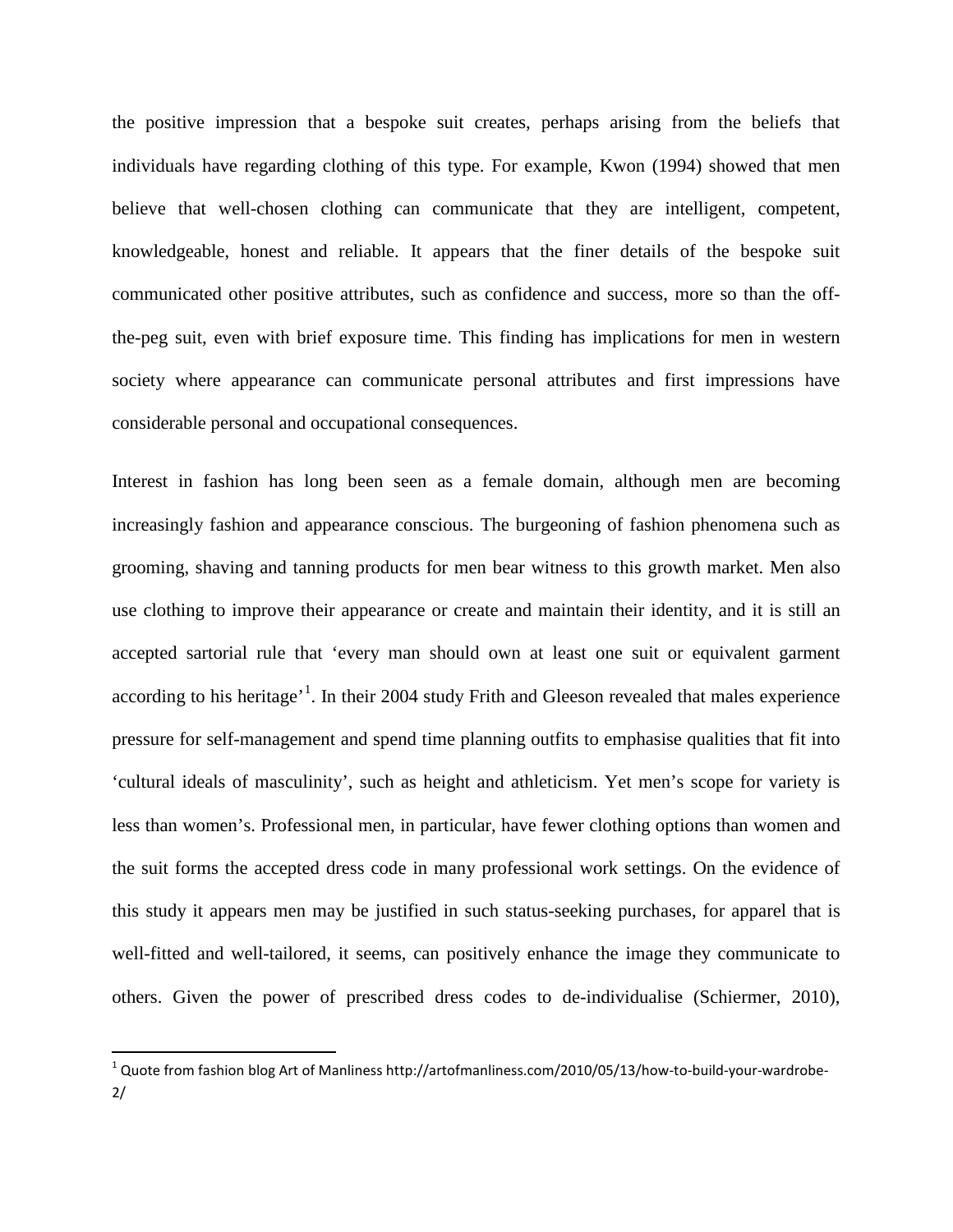personal tailoring may offer the male the means to re-assert his self-identity within narrowlyprescribed parameters. This is also pertinent to the internalising process of wearing individualised apparel and future research should aim to deepen our understanding of the increased confidence, comfort or sociability afforded to the male when wearing a suit that is tailored to his body shape. For, as well as expressing attributes, style of dress may also play a role in creating positive attributes and many fashion theorists draw attention to not just the reception but also the production of identity via clothing (Venkatesh, Annamma, Sherry, and Deschenes, 2010). Recent research from the newly emerging field of enclothed cognition would endorse this assertion (Adam and Gaminsky, In Press).

Research into embodied cognition suggests that future studies need to explore how male clothing interacts with body posture to produce changes in cognition as well as in the perceptions of others. Adopting a powerful pose has been linked to advantageous thought, behaviour and physiological responses (Carney, Cuddy, and Yap, 2010; Huang, Galinsky, Gruenfeld, and Guillory, 2011). This raises the question of whether a weak body posture undermines the positive impression created by a well-fitted garment or whether a powerful pose enhances the effect. With female attire there is more pressure to balance attractiveness and professionalism. Our current work is showing how minor changes in the provocativeness of female work attire creates negative perceptions, especially of a female in a senior position (Howlett, Pine, Cahill, Orakçıoğlu and Fletcher, under review). This also raises the question of whether manipulating the job status of male models would affect the perceptions created by minor changes in clothing.

Overall, we have shown that a man wearing a bespoke rather than an off-the-peg suit creates a more favourable impression, although this may be mediated by the salary level of the perceiver. This study is the first to empirically investigate these judgements using time–limited images with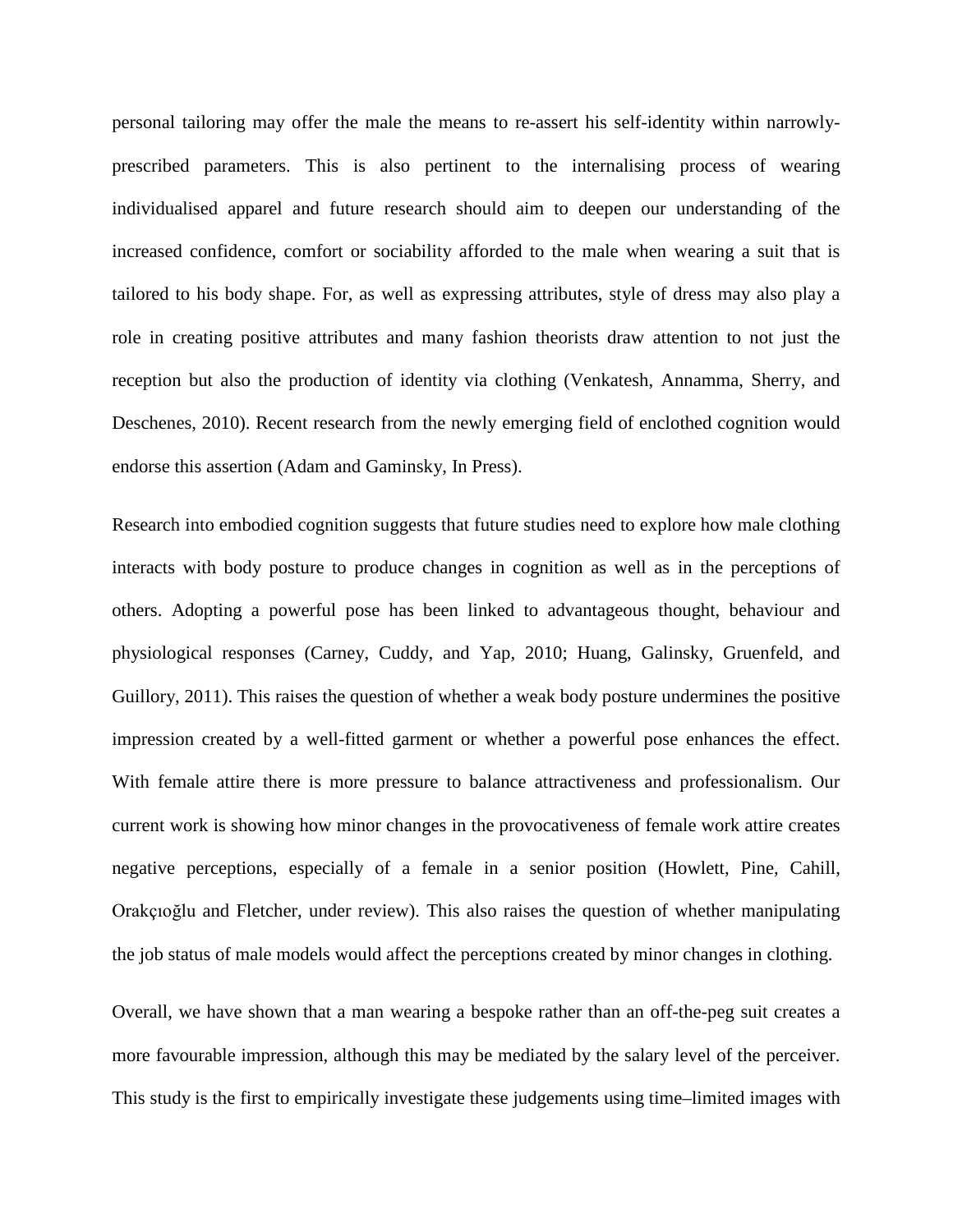minor clothing manipulations on a model devoid of any facial features or expressions, enabling us to conclude with confidence that the impressions arose only from the apparel and were not confounded by the physical attractiveness of the model. We conclude that even apparently minor modifications to clothing style can have a major impact on the information conveyed to perceivers. People are judged on their overall head-to-toe appearance within seconds, and the fundamental role that choice of apparel plays in creating a positive first impression cannot be underestimated.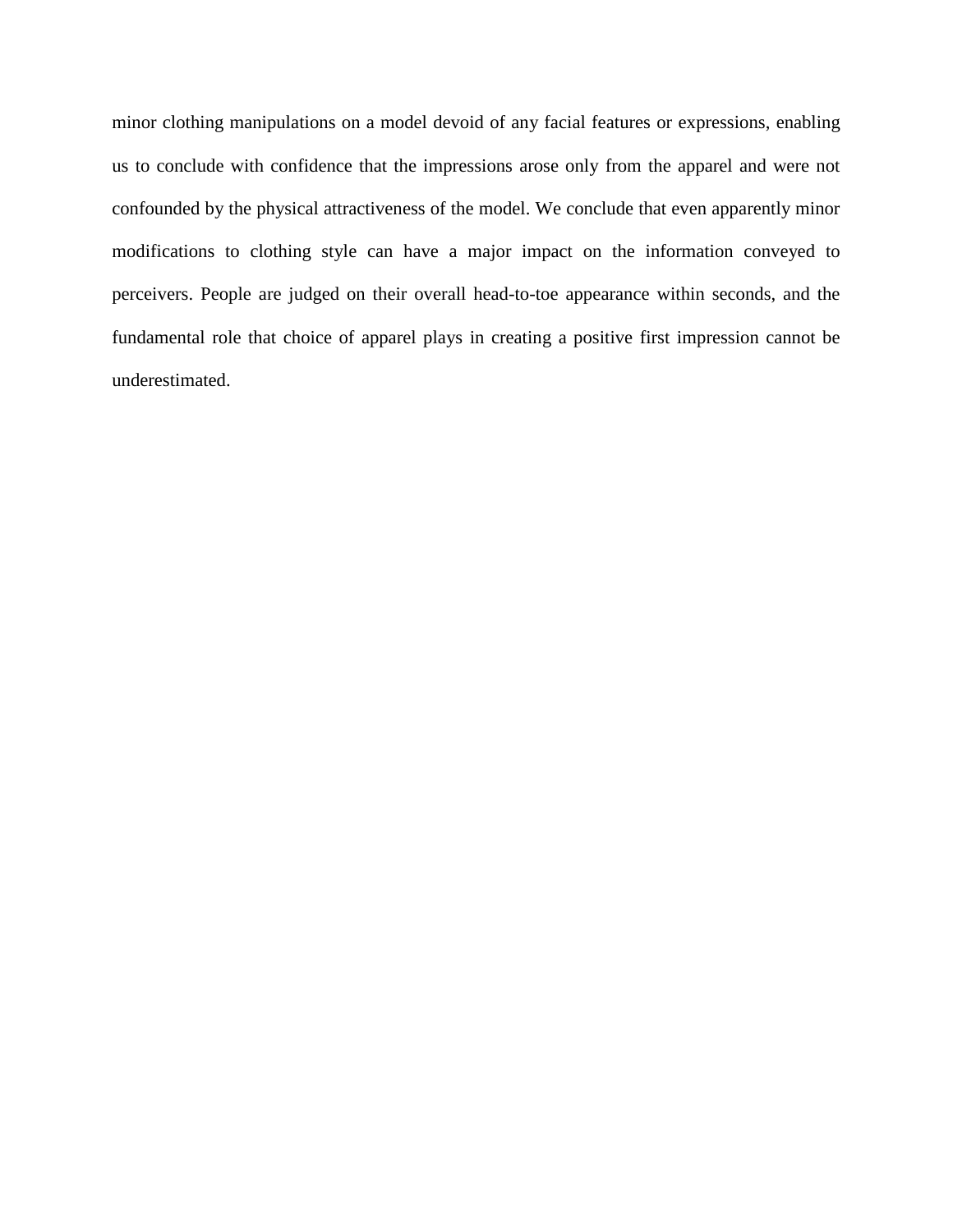# **References**

- Adam, H. and Galinsky, A. D. (In Press), "Enclothed Cognition", *Journal of Experimental Social Psychology*.
- Bar, M., Neta, M. and Linz, H. (2006), "Very first impressions", *Emotion,* Vol. 6 No. 2, pp. 269- 278.
- Behling, D. U. (1995), "Influence of dress on Perception of Intelligence and Scholastic Achievement in Urban Schools with Minority Populations", *Clothing and Textiles Research Journal,* Vol. 13 No. 1, pp. 11-16.
- Behling, D. U. and Williams, E. A. (1991), "Influence of dress on perception of intelligence and expectations of scholastic achievement", *Clothing and Textiles Research Journal,* Vol. 9 No. 4, pp. 1-7.
- Bell, E. L. (1991), "Adult's perception of male garment styles", *Clothing and Textiles Research Journal,* Vol. 10 No. 1, pp. 8-12.
- Carney, D. R., Cuddy, A. J. C. and Yap, A. J. (2010), "Power posing: Brief nonverbal displays affect neuroendocrine levels and risk tolerance", *Psychological Science*, Vol. 21 No. 10, pp. 1363-1368.
- Damhorst, M. L. (1990), "In search of a common thread: Classification of information communicated by dress", *Clothing and Textiles Research Journal,* Vol. 8 No. 2, pp. 1-12.
- Damhorst, M. L. and Reed, J. A. P. (1986), "Clothing color value and facial expression: Effects on evaluations of female job applicants", *Social Behaviour and Personality,* Vol. 14 No. 1, pp. 89-98.
- Fiore, A. M. and DeLong, M. (1984), "Use of apparel as cues to perception of personality", *Perceptual and Motor Skills,* Vol. 59, pp. 267-274.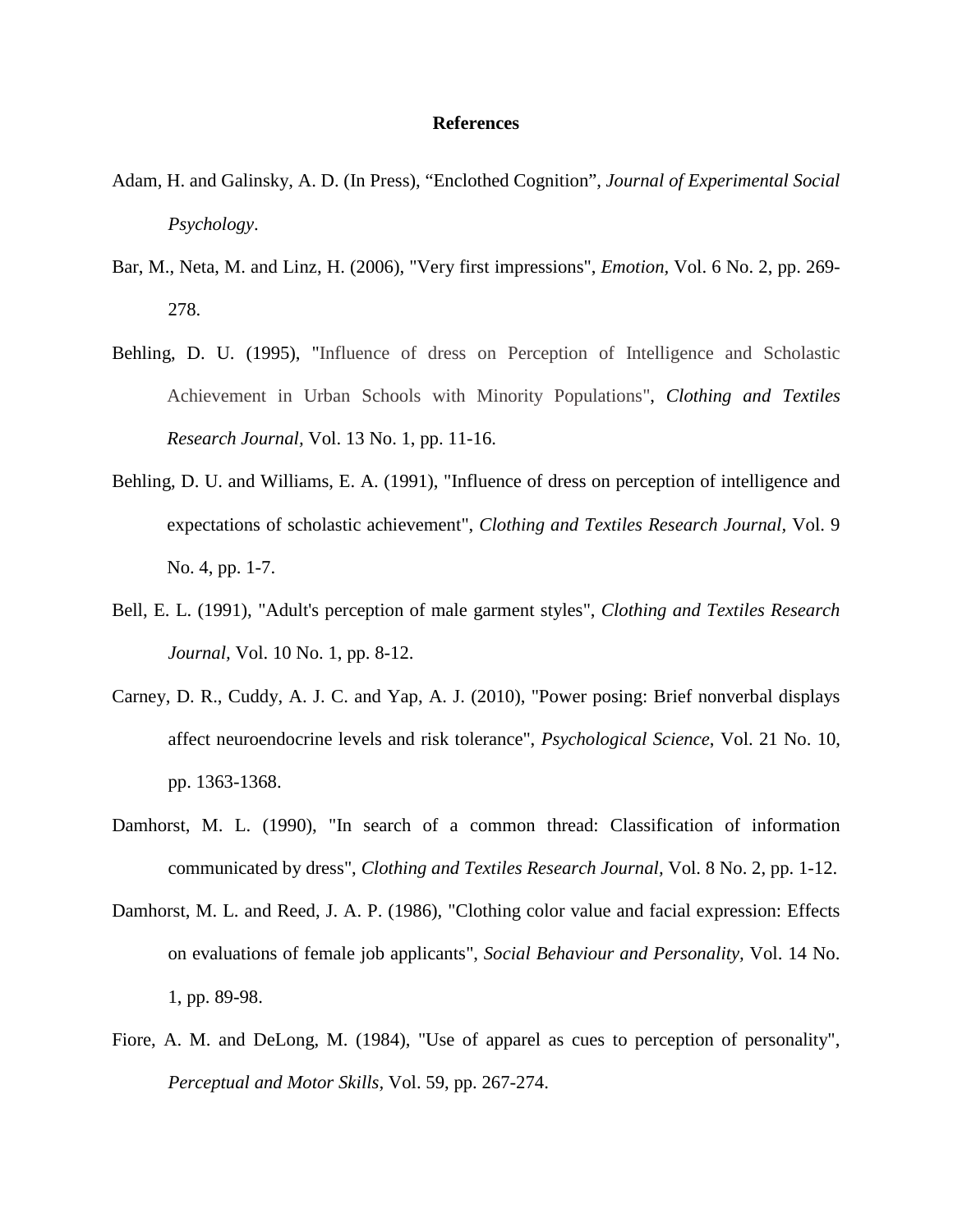- Frith, H. and Gleeson, K. (2004), "Clothing and Embodiment: Men Managing Body Image and Appearance", *Psychology of Men & Masculinity,* Vol. 5 No. 1, pp. 40-48.
- Howlett, N., Pine, K. J., Cahill, N., Orakçıoğlu, I., & Fletcher, B. (under review), "Small changes in clothing equal big changes in perception: The interaction between provocativeness and occupational status", *Sex Roles*.
- Huang, L., Galinsky, A. D., Gruenfeld, D. H. and Guillory, L. E. (2011), "Powerful postures versus powerful roles: Which is the proximate correlate of thought and behaviour", *Psychological Science*, Vol. 22 No. 1, pp. 95-102.
- Johnson, K. K. P., Schofield, N. A. and Yurchisin, J. (2002), "Appearance and dress as a source of information: A qualitative approach to data collection", *Clothing and Textiles Research Journal,* Vol. 20 No. 3, pp. 125-137.
- Kwon, Y. H. (1994), "The influence of appropriateness of dress and gender on the selfperception of occupational attributes", *Clothing and Textiles Research Journal,* Vol. 12 No. 3, pp. 33-39.
- McCracken, G. D. (1988), *Culture and consumption: New approaches to the symbolic character of consumer goods and activities*, Indiana University Press, Bloomington.
- McCracken, G. D. and Roth, V. J. (1989), "Does clothing have a code? Empirical findings and theoretical implications in the study of clothing as a means of communication", *International Journal of Research in Marketing,* Vol. 6 No. 1, pp. 13-33.
- Naumann, L. P., Vazire, S., Rentfrow, P. J. and Gosling, S. D. (2009), "Personality judgements based on physical appearance", *Personality and Social Psychology Bulletin,* Vol. 35 No. 12, pp. 1661-1671.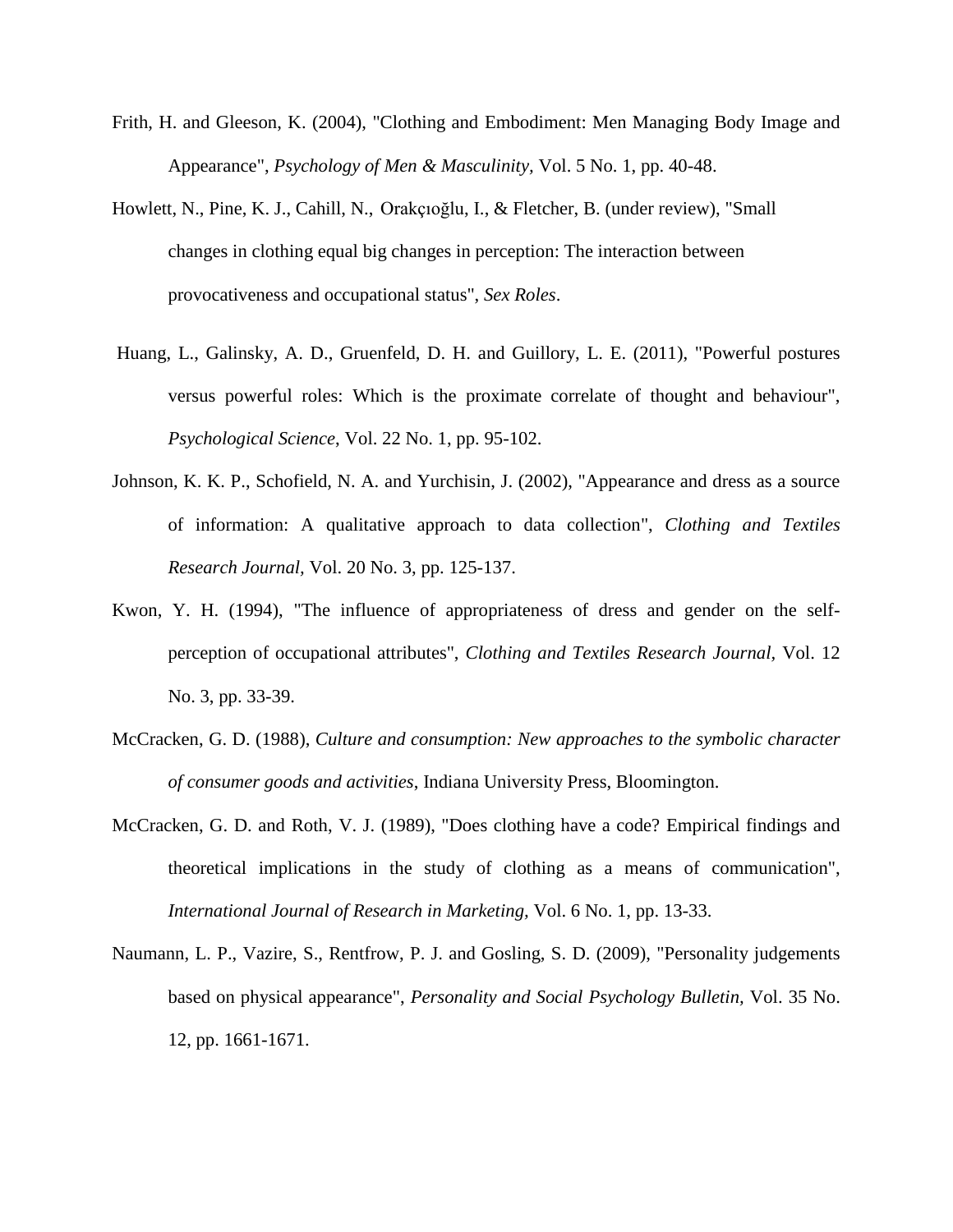- O'Neal, G. S. and Lapitsky, M. (1991), "Effects of clothing as nonverbal communication on credibility of the message source", *Clothing and Textiles Research Journal,* Vol. 9 No. 3, pp. 28-34.
- Oliver, B. A., Bickle, M. C. and Shim, S. (1993), "Profile and male made-to-measure customers: Body characteristics and purchase selection", *Clothing and Textiles Research Journal,*  Vol. 11 No. 2, pp. 59-62.
- Olivola, C. Y. and Todorov, A. (2010a), "Fooled by first impressions? Re-examining the diagnostic value of appearance-based inferences", *Journal of Experimental Social Psychology,* Vol. 46 No. 2, pp. 315-324.
- Olivola, C. Y. and Todorov, A. (2010b), "Elected in 100 milliseconds: Appearance-based trait inferences and voting", *Journal of Nonverbal Behavior,* Vol. 34 No. 2, pp. 83-110.
- Paek, S. L. (1986), "Effect of garment style on the perception of personal traits", *Clothing and Textiles Research Journal,* Vol. 5 No. 1, pp. 10-16.
- Rucker, M., Taber, D. and Harrison, A. (1981), "The effect of clothing variation on first impressions of female job applicants: What to wear when", *Social Behaviour and Personality,* Vol. 9 No. 1, pp. 53-64.
- Schiermer, B. (2010), ["Fashion Victims: On the Individualizing and De-individualizing Powers](http://www.ingentaconnect.com/content/berg/jdbc/2010/00000014/00000001/art00005)  [of Fashion"](http://www.ingentaconnect.com/content/berg/jdbc/2010/00000014/00000001/art00005), *[Fashion Theory: The Journal of Dress, Body & Culture,](http://www.ingentaconnect.com/content/berg/jdbc)* Vol. 14 No. 1, pp. 83-104.
- Todorov, A., Pakrashi, M. and Oosterhof, N. N. (2009), "Evaluating faces on trustworthiness after minimal time exposure", *Social Cognition,* Vol. 27 No. 6, pp. 813-833.